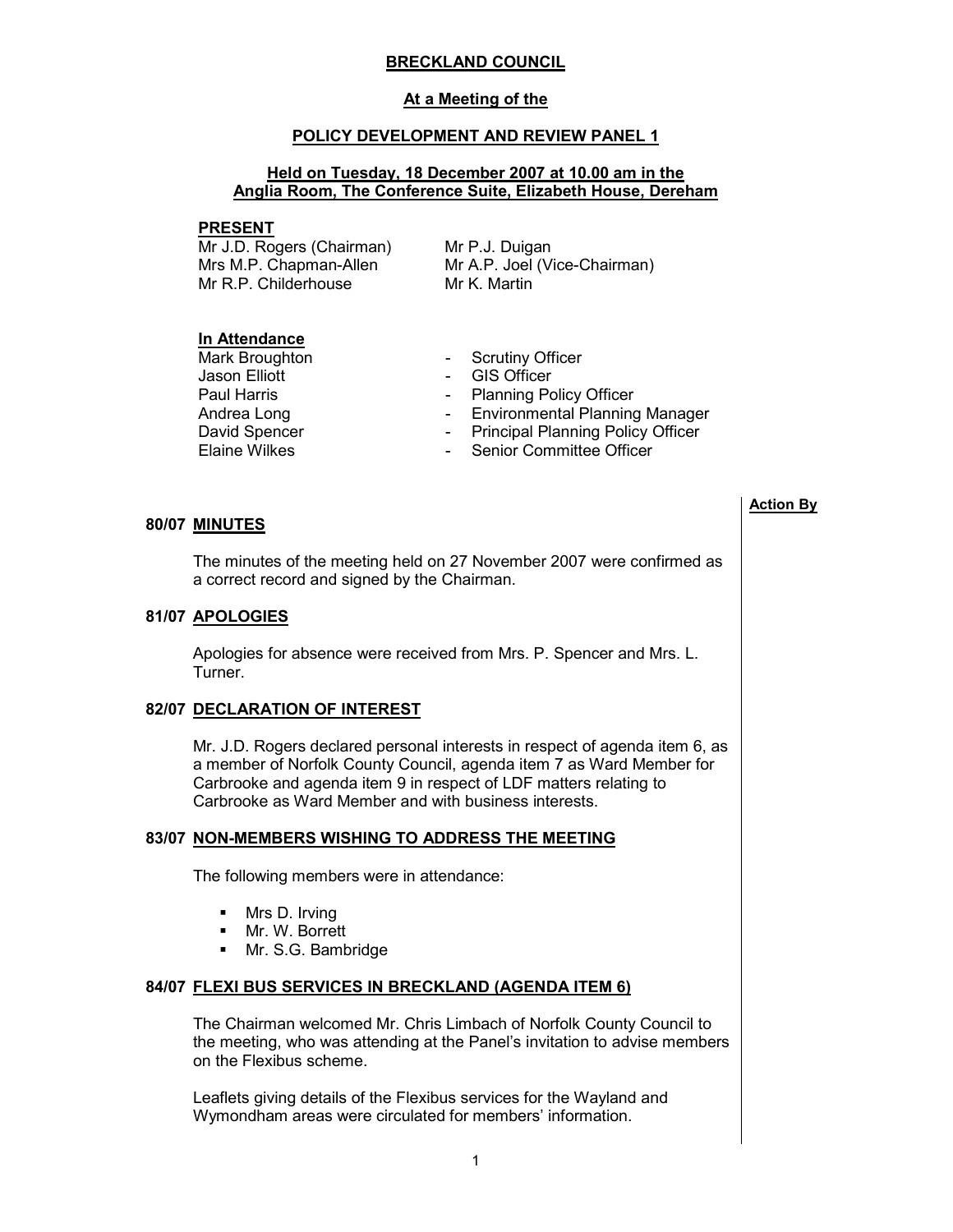Mr. Limbach explained that the Flexibus scheme had been developed over the last few years to meet the needs of the rural areas and to fill the gaps left by the withdrawal of or changes to certain other bus services. The Flexibus scheme offered facilities for journeys to work, school and college and was available between the hours of 9.00 a.m. and 3.00 p.m. for demand response travel, i.e. people could ring and book a journey in advance, thus offering the areas served the opportunity to travel five days a week and connections to other bus and rail services.

Following the recent changes to the First Bus X3 and X4 services, National Express had agreed to join the concessionary bus fares scheme to cover the X4 route and this new service was settling down and running well. Seats were subject to availability.

Funding for the Flexibus scheme was met by the transfer of funding from the withdrawn services and for the school contract from the Education budget.

It was worthy of note that, including school and college travel, the Wayland Flexibus scheme had passed 1000 passengers and the numbers of people using he service was steadily increasing.

During the following discussion, members highlighted areas of the District where rural villages were very poorly served by public transport and where services were needed, particularly for old and young people. The lack of evening bus services was also a problem, particularly for young people.

Mr. Limbach explained that the scale of need across the County meant there were limits on what could be achieved in the short term. The County Council was looking to introduce three new Flexibus schemes during 2008 (including one covering the area around North Walsham and one covering the Fakenham/Holt area) and North Norfolk was also a key action area. In the Breckland District, the East Harling was a potential area for a future scheme but it was unlikely that could be achieved in the next financial year.

So far as evening transport for young people was concerned, the County Council was currently running various Leisure and Learning Link schemes in a number of centres. Funding for these schemes was due to run out at Easter 2008 and therefore most of these were unlikely to continue. However, the possibility of extending the scheme at Dereham was being considered, as this was one of the most successful and funding was being investigated for this. The scheme at Watton had been very under-used.

Bus operators were also being encouraged to offer reduced fares to the16 – 19 year age group and one operator offered this, which had been well taken up.

Mr. Limbach agreed that rural villages were ideally suited to Flexibus schemes. He thought that over the next five years or so, people would see more schemes developed to meet need but it needed to be recognised that this was a large undertaking dependent on funding.

Mr. Limbach confirmed he was happy to accept invitations to come and talk on the matter at Parish Council meetings.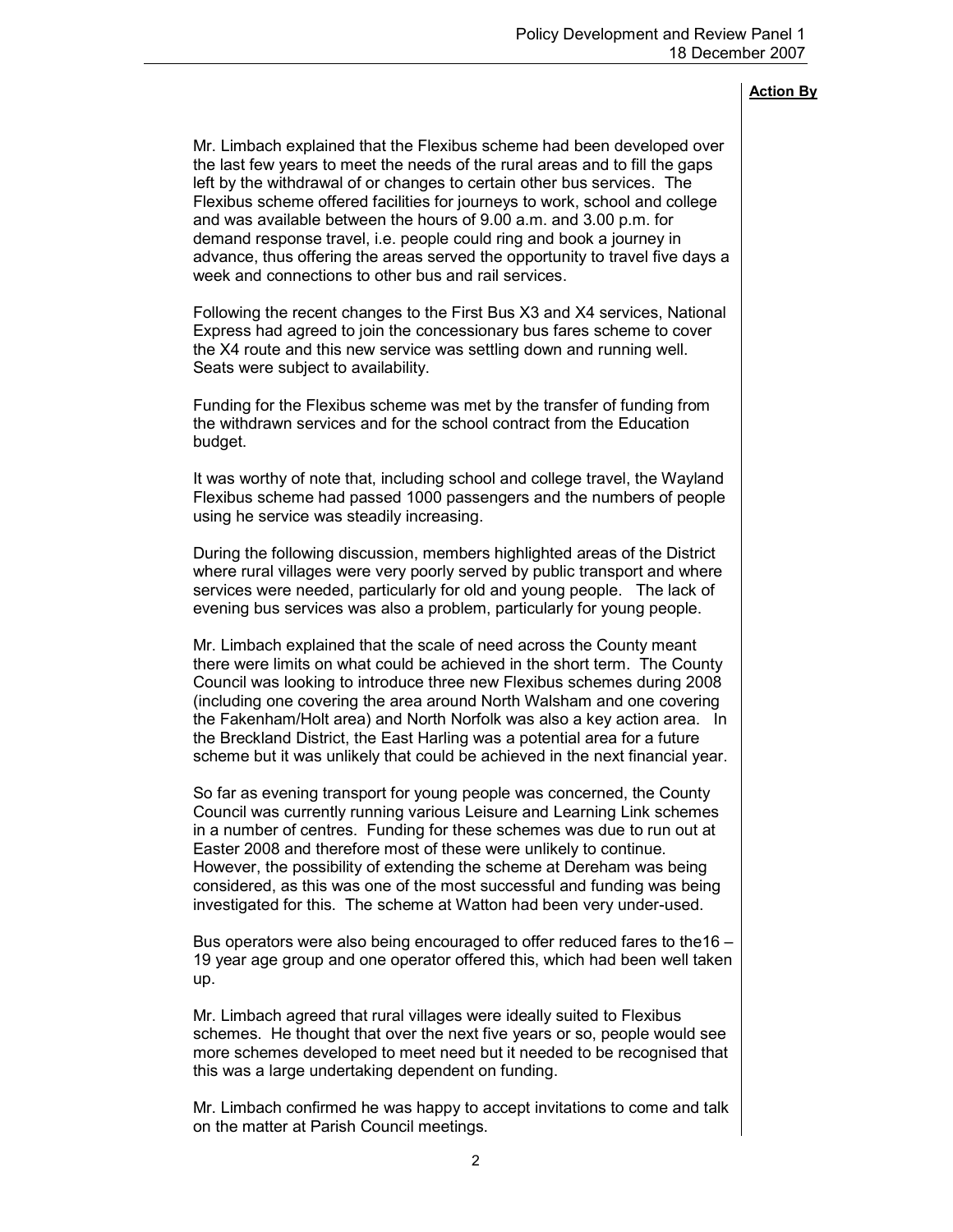The Chairman thanked Mr. Limbach for attending and hoped that it would be possible to collaborate further to improve rural bus services in the future.

### 85/07 STREET NAMING & NUMBERING - POLICY AND PROCESSES (AGENDA ITEM 7)

 The Environmental Planning Manager presented the report, which provided information in respect of recent issues raised about the street naming and numbering of properties in the Carbooke/Griston area and gave details of new procedures being introduced to prevent such problems from reoccurring.

Members welcomed the opportunity to review procedures and in addition to the options outlined in the report, felt that the opportunity should also be taken to transfer the whole function to Environmental Planning which would ensure that a more efficient, comprehensive and co-ordinated approach could be achieved.

It was noted that the aim was to align the street naming and numbering function with the Council's Geographic Information System and Local Land and Property Gazetteer so that proposed developments were plotted in at the earliest point in the planning application process.

It was noted that the Council had no existing specific policy covering this function and Members welcomed the proposal to review procedures and establish a formal policy. A number of examples of existing problems were cited by Members that they felt needed resolving.

The Panel therefore

RECOMMEND to the Overview and Scrutiny Commission that

- (1) Cabinet be recommended to approve the integration of the street naming and numbering function with the Local Land and Property Gazetteer managed by the Environmental Planning Team; and
- (2) authorise the Panel to undertake a full review of the policies and procedures for the street naming and numbering function.

### 86/07 WORK PROGRAMME (AGENDA ITEM 8)

 Subject to the agreement of the Overview and Scrutiny Commission, the issue of street naming and numbering was agreed for incorporation into the work programme. The timing of future items was to be agreed.

## 87/07 LOCAL DEVELOPMENT FRAMEWORK: URBAN CAPACITY STUDY (AGENDA ITEM 9)

 The Principal Planning Policy Officer presented the report and explained that the Urban Capacity Study (UCS) had been developed to form part of the evidence base for the Preferred Options Consultation on the Core Strategy and Development Control Policies Development Plan Document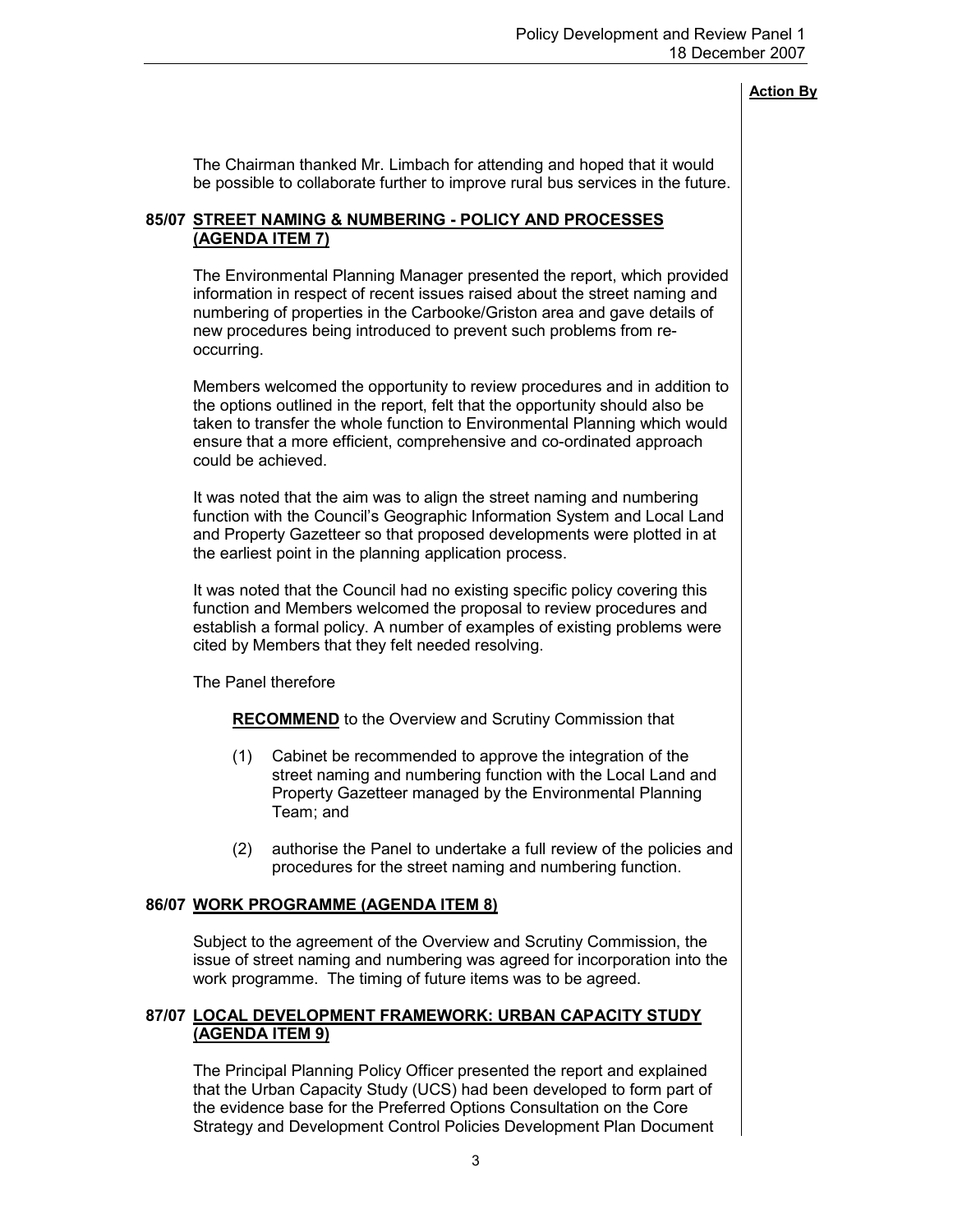(DPD) of the Local Development Framework (LDF).

The UCS 2004 study methodology had been utilised and the findings updated in light of permissions secured since the previous survey base date to include any known new sites in the intervening period. The study found that an expected capacity of 1772 dwellings could be provided on previously unidentified brownfield land in the five market towns and proposed Local Service Centres in the period up to 2021.

During discussion and in answer to various questions, the following points were highlighted:

- The study was a required evidence document for the purposes of the LDF. It had to contain robustly sourced information, based on national guidance, but was not a policy document.
- § The sites identified in the study were estimations of potential capacity only, not proposals, of sites which might or might not come forward at some future point during the life of the LDF. It was not unheard of, for example, an existing amenity site, such as a public house, to come forward for development. Identified sites were those rolled forward from the existing Local Plan and informed by extensive dialogue with the Development Control team who, in turn, have knowledge from developers. So far as smaller sites were concerned, these were identified from the perspective that they met basic criteria although landowners' intentions were unknown.
- It was recognised that there were tensions with other policy objectives. Hence, it was important that the policies in the LDF were robust. Therefore, some sites would ultimately fall against other policies. The UCS was a technical document. There was no guarantee that any sites would gain planning permission.
- § The UCS identified sites which could potentially accommodate dwellings of five or more. Smaller sites were not identified.
- § The Strategic Housing Land Availability Assessment (SHLAA) would further define land for housing potential in a much more rigorous way and would look at land, both greenfield and brownfield, outside the defined settlement boundaries of towns and villages.
- The data collected in the UCS would provide the basis for the wider SHLAA study to be produced in 2008 and on which there would be further consultation to test the deliverability and development capability of sites.
- The inclusion of sites in the UCS was not based in any way on representations from individuals.
- There would be further opportunities for public consultation before the LDF Core Strategy was submitted in 2008.

The report was noted.

## 88/07 LOCAL DEVELOPMENT FRAMEWORK ANNUAL MONITORING REPORT 2006-07 (AGENDA ITEM 10)

 The Planning Policy Officer presented the report and explained that this was the 3<sup>rd</sup> Local Development Framework (LDF) Annual Monitoring Report (AMR) to be prepared by the Council since the implementation of the Planning and Compulsory Purchase Act 2004.